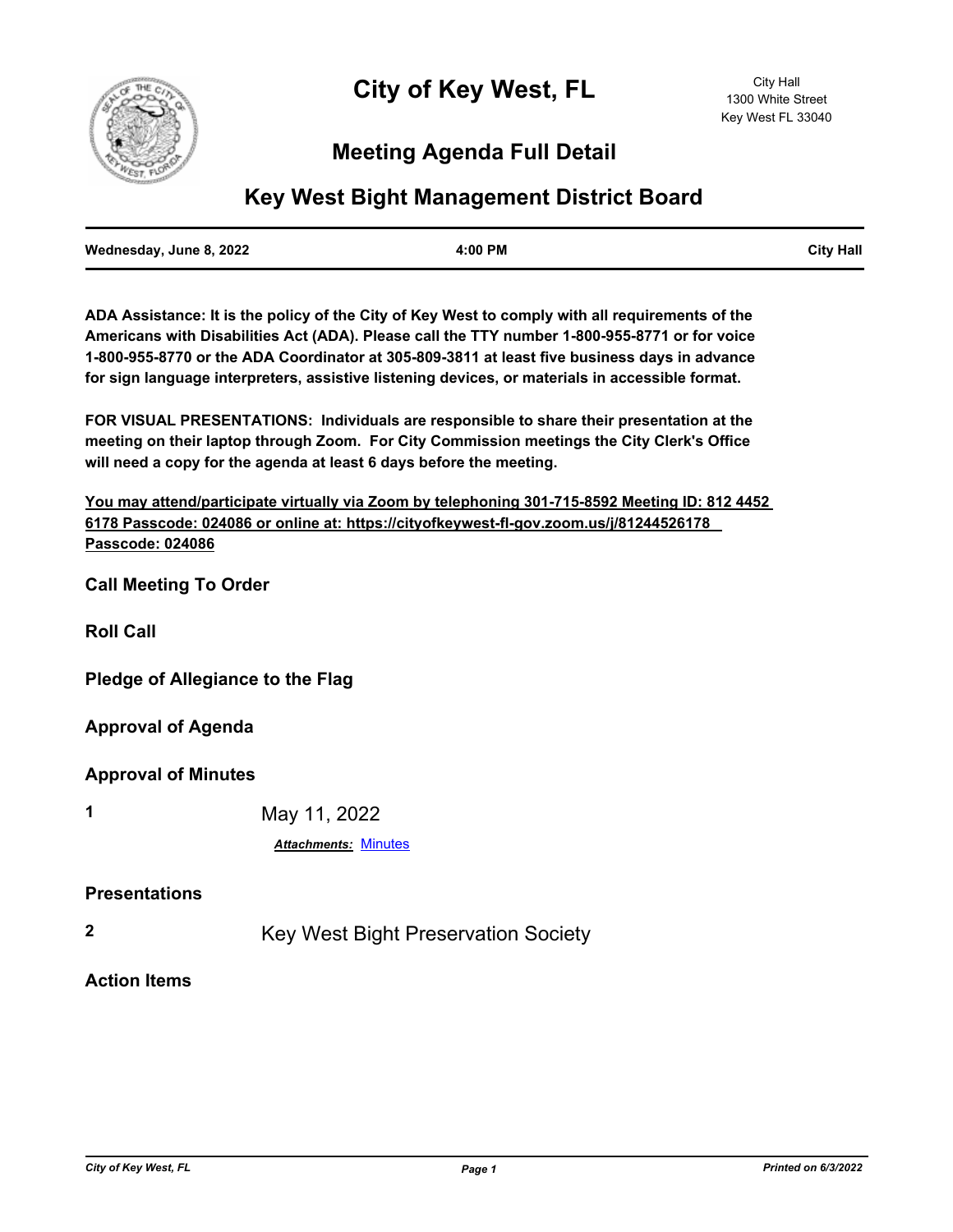| 3              | Approving a Lease Renewal for RED Hospitality & Leisure of<br>Key West LLC at the property located at 255 Margaret Street.<br><b>Attachments: Resolution</b><br><b>Executive Summary</b><br><b>Draft Lease</b><br><b>Exhibit A</b><br><b>Exhibit B</b>                                                                                                              |  |
|----------------|---------------------------------------------------------------------------------------------------------------------------------------------------------------------------------------------------------------------------------------------------------------------------------------------------------------------------------------------------------------------|--|
| 4              | Approving Task Order #10, Key West Bight Ferry Terminal<br>Building Improvements to Sea Tech of the Florida Keys, Inc.<br>in the amount not to exceed \$183,528.<br>Sponsors: City Manager McLauchlin<br><b>Attachments: Resolution</b><br><b>Executive Summary</b><br><b>Task Order #10 Proposal</b><br><b>CM Executed Extension</b><br>Res #21-093<br>Res #18-193 |  |
| <b>Reports</b> |                                                                                                                                                                                                                                                                                                                                                                     |  |
| 5              | Director's Report                                                                                                                                                                                                                                                                                                                                                   |  |
|                | <b>Attachments: Port and Marine Project Status 6-1-22</b>                                                                                                                                                                                                                                                                                                           |  |
|                | FT Passenger Counts (2020 to 2022)-MAY 2022                                                                                                                                                                                                                                                                                                                         |  |
|                | MAY 2021-2022 Sales Comparison Report                                                                                                                                                                                                                                                                                                                               |  |
|                | KWB & FT Fuel Sales (Gallons) 2019-2022-MAY                                                                                                                                                                                                                                                                                                                         |  |
|                | KWB Rent & Gross Sales June 2022                                                                                                                                                                                                                                                                                                                                    |  |
|                | <b>KWB Rent Roll June 2022</b>                                                                                                                                                                                                                                                                                                                                      |  |
|                | <b>KWB Marine Tenant Charges June 2022</b>                                                                                                                                                                                                                                                                                                                          |  |
|                | <b>SUMMARY DR15 update</b>                                                                                                                                                                                                                                                                                                                                          |  |
| 6              | <b>Schooner Western Union Report</b>                                                                                                                                                                                                                                                                                                                                |  |
|                | Attachments: 2022-05 SWUPS KWBB Update                                                                                                                                                                                                                                                                                                                              |  |
| $\overline{7}$ | <b>Adept Marketing Report</b><br>Attachments: 2022-05 AdeptPR-Bight Board Update                                                                                                                                                                                                                                                                                    |  |

## **Public Comment**